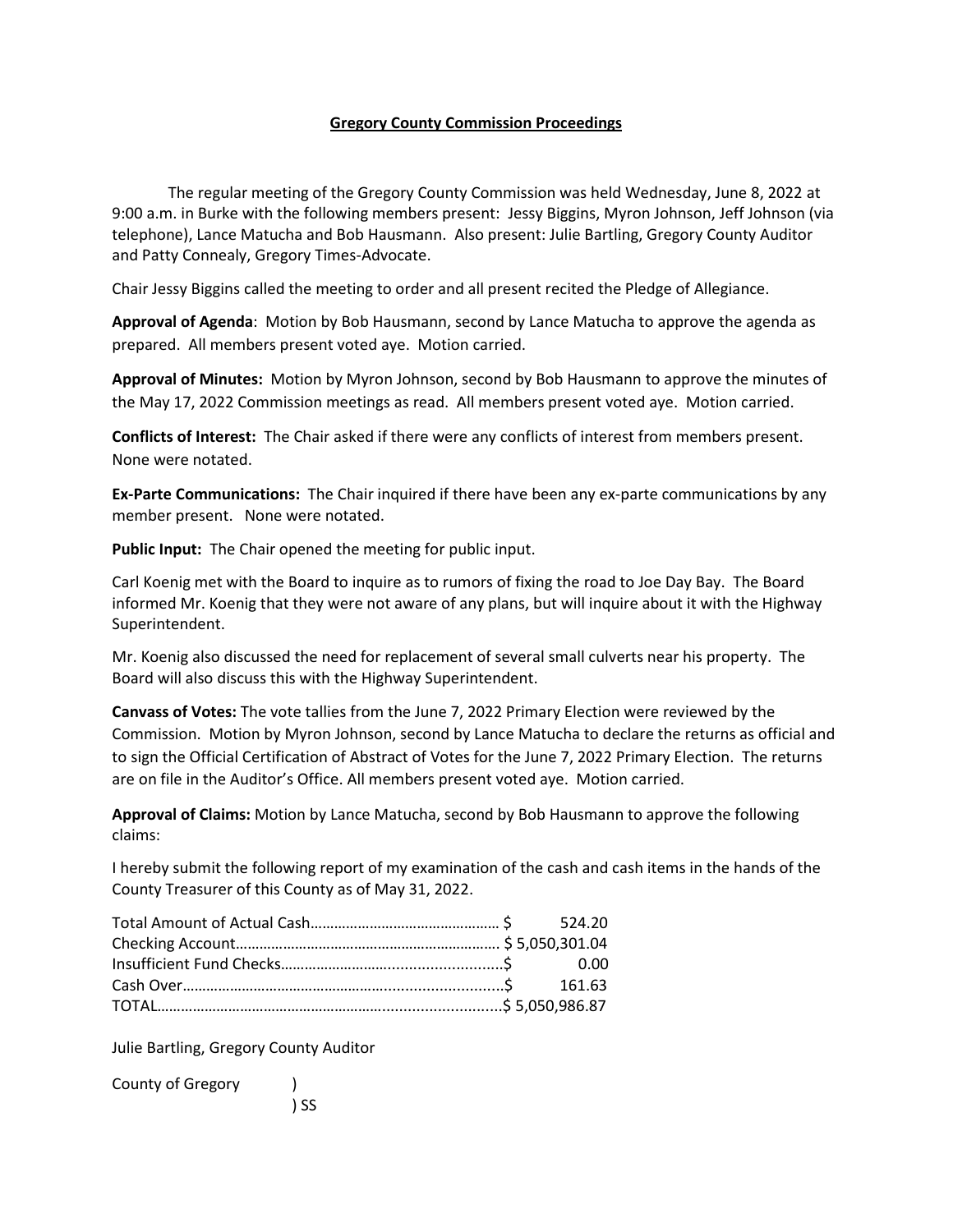State of South Dakota )

Statement of fees collected in the Register of Deeds Office for the month ending May 31, 2022 in the amount of \$6,880.55.

Statement of fees collected in the Sheriff's Office for the month ending May 31, 2022 in the amount of \$655.00.

Statement of fees collected in the Clerk of Courts Office for the month ending April 30, 2022 in the amount of \$5,897.79 for the month ending May 31, 2022 in the amount of \$10,443.37.

## **May Payroll:**

| Wellmark \$17,448.84             | SDRS \$13,453.52                  |
|----------------------------------|-----------------------------------|
| AFLAC \$1,037.96                 | First National Bank \$27.91       |
| MN Child Support \$542.40        | SDSRP \$100.00                    |
| Office of Child Support \$976.58 | NE Child Support \$850.00         |
| 1st Fidelity Bank \$26,303.11    | Group Resources \$216.00          |
| GIS Benefits \$2,300.78          | Accounts Management, Inc \$534.86 |
| Commissioners \$3,271.82         | Auditor \$7,222.50                |
| Treasurer \$8,674.13             | States Attorney \$7,532.27        |
| Courthouse \$4,212.35            | DOE \$9,695.09                    |
| ROD \$7,951.33                   | VA \$720.35                       |
| Sheriff \$24,117.75              | Solid Waste \$3,822.24            |
| Nurse \$3,826.98                 | 4-H/Youth \$4,707.45              |
| Weed \$4,255.04                  | Planning/Zoning \$244.28          |
| Road/Bridge \$60,603.17          | EM&D \$1,671.13                   |
| 24/7 Sobriety Testing \$399.14   |                                   |
|                                  |                                   |

| <b>Andes Central School District</b> | April 2022 Apportionment | \$18,083.06 |
|--------------------------------------|--------------------------|-------------|
| <b>Burke School District #26-2</b>   | April 2022 Apportionment | 505,548.78  |
| Gregory School District #26-4        | April 2022 Apportionment | 693,819.94  |
| South Central School #26-5           | April 2022 Apportionment | 264,643.83  |
| Dixon Township                       | April 2022 Apportionment | 2,935.91    |
| <b>Edens Township</b>                | April 2022 Apportionment | 2,850.10    |
| Fairfax Civil Township               | April 2022 Apportionment | 1,647.93    |
| Jones Township                       | April 2022 Apportionment | 3,118.31    |
| Landing Creek Township               | April 2022 Apportionment | 189.25      |
| Pleasant Valley Township             | April 2022 Apportionment | 3,978.69    |
| <b>Schriever Township</b>            | April 2022 Apportionment | 1,608.58    |
| <b>Star Valley Township</b>          | April 2022 Apportionment | 2,291.92    |
| <b>Bonesteel Town</b>                | April 2022 Apportionment | 22,069.03   |
| <b>Burke City</b>                    | April 2022 Apportionment | 57,425.61   |
| Dallas Town                          | April 2022 Apportionment | 8,123.40    |
| Town Of Fairfax                      | April 2022 Apportionment | 9,354.08    |
| <b>Gregory City</b>                  | April 2022 Apportionment | 156,061.18  |
|                                      |                          |             |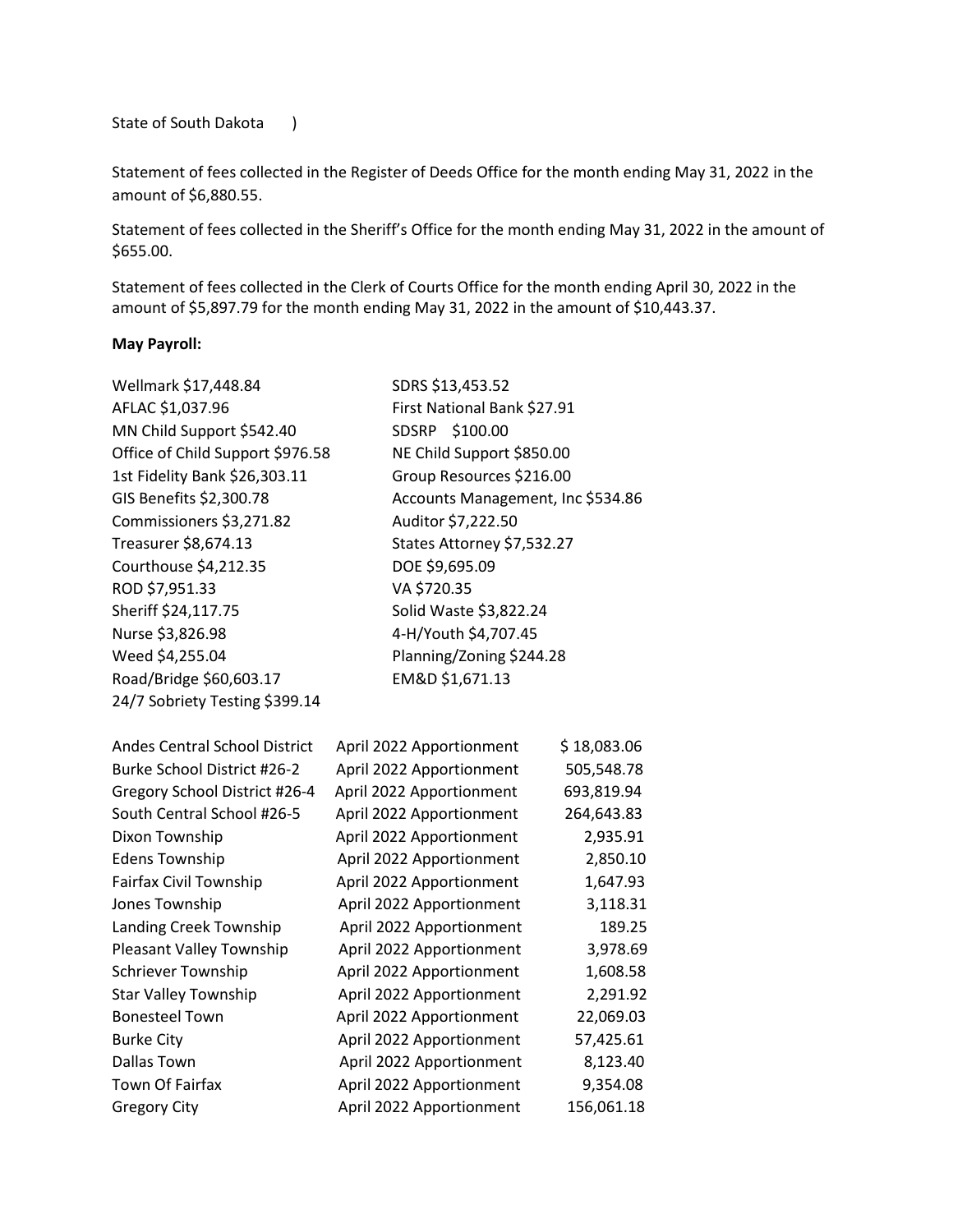| Town Of Herrick                | April 2022 Apportionment | 3,516.01 |
|--------------------------------|--------------------------|----------|
| South Central Water Dev. Dist. | April 2022 Apportionment | 7,424.41 |

Tripp/Gregory Predator Control 2022 Sheep Assessment 40.25

A Ox Welding Supply Company 384.95 R&B Supplies Appeara 137.78 R&B Supplies Avera Gregory Hospital 2,703.00 Jail Medical Avera Medical Group 204.78 Mentally III B&L Communication 2,137.50 EM&D Repairs Bargen Incorporated 21,637.44 R&B Construction Bartling Welding & Machine 202.41 R&B & Courthouse Repairs Beverley Rubel 300.00 Elections Beverley Keegan 225.00 Elections Bonesteel Enterprise 769.19 Publishing Bonesteel Fire Department 7,213.00 First Half Allocation Burke Building Center 387.99 Supplies Burke City **1,152.79** Courthouse Utilities Burke City **137.38** 24/7 Supplies Burke Fire Dept. 6.319.00 First Half Allocation Burke One Stop LLC 44.42 Courthouse Supplies True Value Hardware-Burke 87.50 Supplies Butler Machinery 13,732.37 R&B Repairs Community Memorial Hospital 258.00 R&B Supplies Connecting Point 784.00 Copy Machine Cynthia Diekmann 225.00 Elections Dakota Riggers & Tool Supply 126.12 R&B Repairs Dallas Fire Dept. 5,373.00 First Half Allocation Dallas Town 56.20 R&B Utilities Diamond Mowers 927.48 R&B Repairs DrugTestsinBulk 360.82 24/7 Supplies DS Solutions **175.00** Election Supplies Dustbusters Enterprises Inc 16,934.50 R&B Construction Election Systems & Software 1,433.38 Election Supplies Equipment Blades Inc 11,494.23 R&B Repairs Evergreen Office Solutions 33.00 SA Software Executive Management 55.00 Auditors Utilities Fairfax Fire Department 5,373.00 First Half Allocation Galls, LLC 384.99 24/7 Supplies Geralyn Wollman 225.00 Elections Golden West 1,327.97 Utilities Golden West 1,302.23 Utilities Gregory Co. Treasurer **529.92** Partial Payment Gregory Co. Treasurer 62,424.26 Partial Payment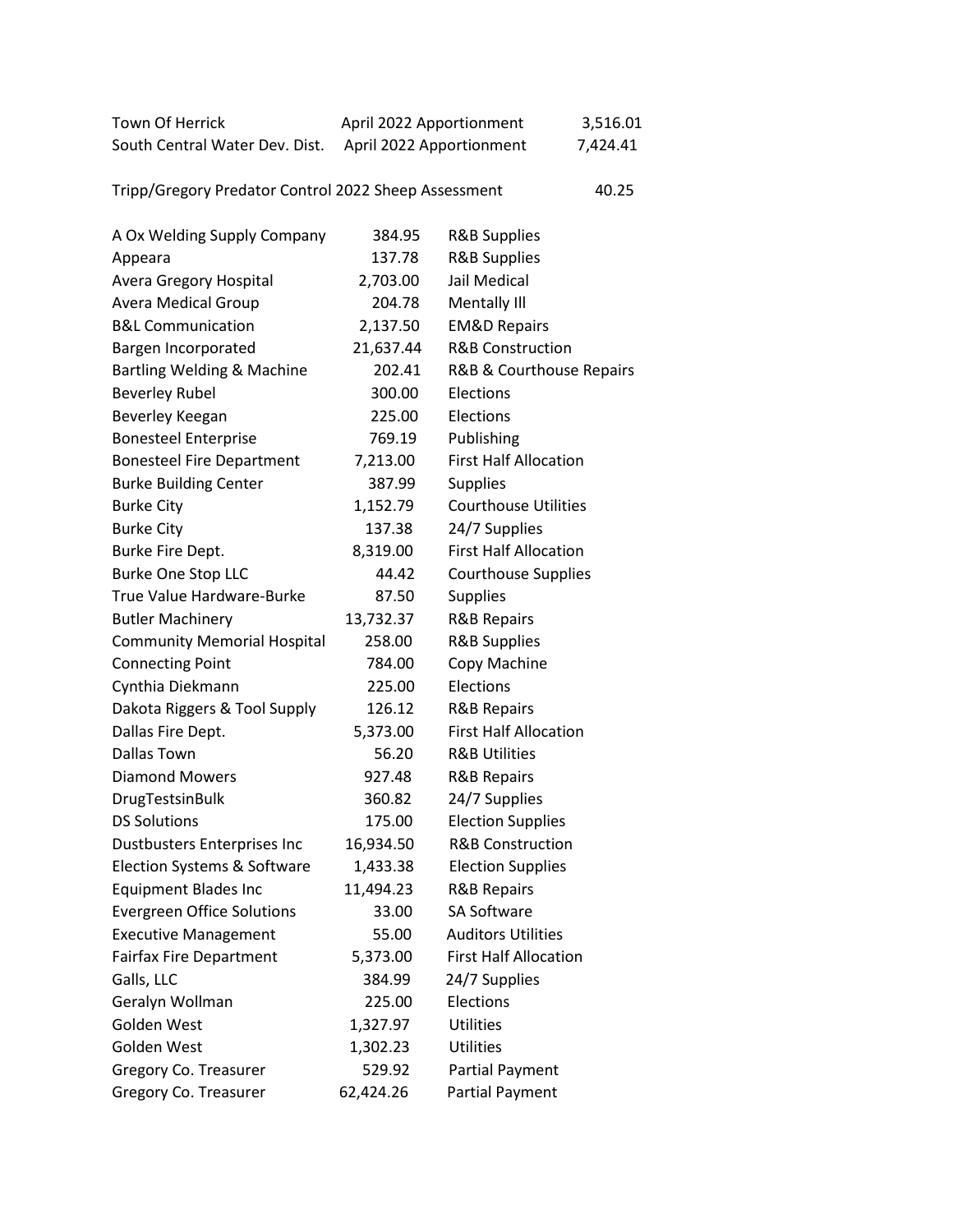| Gregory Co. Treasurer          | 353.10    | <b>Partial Payment</b>          |
|--------------------------------|-----------|---------------------------------|
| <b>Gregory Fire Department</b> | 8,722.00  | <b>First Half Allocation</b>    |
| <b>Gregory Times Advocate</b>  | 1,173.83  | Publishing                      |
| Grossenburg Implement          | 19.29     | <b>R&amp;B Repairs</b>          |
| Harry K Napa                   | 49.38     | <b>R&amp;B Repairs</b>          |
| Hein Law Office                | 837.61    | Court Appointed                 |
| Hughes County Finance Office   | 8,555.00  | Jail Housing                    |
| Janelle Bartling               | 225.00    | Elections                       |
| JC Supply Products             | 2,119.08  | <b>R&amp;B Supplies</b>         |
| Jim's Garbage Service          | 170.00    | <b>Courthouse Utilities</b>     |
| Jim's Garbage Service          | 170.00    | <b>Courthouse Utilities</b>     |
| Joan Lunn                      | 19.50     | <b>Auditors Supplies</b>        |
| <b>Joel Sinclair LLC</b>       | 31,961.70 | <b>Gravel Hauler</b>            |
| Johnson Auto Repair            | 489.64    | <b>R&amp;B Repairs</b>          |
| Kathy Hausmann                 | 225.00    | Elections                       |
| <b>Kathy Serr</b>              | 100.00    | Elections                       |
| Kennebec Telephone Company     | 50.66     | 911 Contract Expense            |
| Kim Ludemann                   | 300.00    | Elections                       |
| <b>Kimball Midwest</b>         | 159.00    | <b>R&amp;B Supplies</b>         |
| Lewis & Clark Behavioral       | 184.00    | Mentally III                    |
| Lincoln County Auditor         | 50.50     | Mentally III                    |
| Loiseau Construction Inc       | 44,599.20 | <b>Gravel Hauler</b>            |
| Main Street Auto               | 1,226.71  | <b>Courthouse Supplies</b>      |
| Marco                          | 351.58    | Copy Machine                    |
| <b>Meyerink Farm Service</b>   | 22.56     | <b>R&amp;B Repairs</b>          |
| <b>Midwest Fire</b>            | 805.07    | <b>R&amp;B Repairs/Supplies</b> |
| Northern Truck Equipment       | 566.81    | <b>R&amp;B Repairs</b>          |
| <b>Office Products Center</b>  | 1,589.75  | <b>Supplies</b>                 |
| Pahlke Law Office              | 512.00    | Courts                          |
| <b>Prorate Services LLC</b>    | 80.00     | <b>R&amp;B Supplies</b>         |
| <b>Purchase Power</b>          | 234.99    | Postage                         |
| Ramkota Hotel & Conference Cen | 218.00    | <b>Treasurer Travel</b>         |
| RDO Equipment Co.              | 373.06    | <b>R&amp;B Repairs</b>          |
| Redwood Toxicology Laboratory  | 39.81     | 24/7 Supplies                   |
| Rob Kehn Trucking LLC          | 28,102.19 | <b>Gravel Hauler</b>            |
| Rosebud Electric Cooperative   | 273.38    | <b>EM&amp;D Utilities</b>       |
| <b>Rosebud Farmers Union</b>   | 15,535.58 | R&B Repairs/Supplies/Utilities  |
| Runnings                       | 511.61    | <b>Supplies</b>                 |
| S. Missouri Recycling & Waste  | 1,206.40  | Solid Waste Rentals             |
| Schreiber Law Firm Prof LLC    | 1,375.16  | Court Appointed                 |
| Sd Asso. Of County Commission  | 270.00    | <b>CLERP Fund</b>               |
| <b>SDACOM &amp; PRF</b>        | 150.00    | April 2022 M&P Collections      |
| <b>SDACOM &amp; PRF</b>        | 230.00    | March Fees                      |
| <b>SDACOM &amp; PRF</b>        | 170.00    | May Fees                        |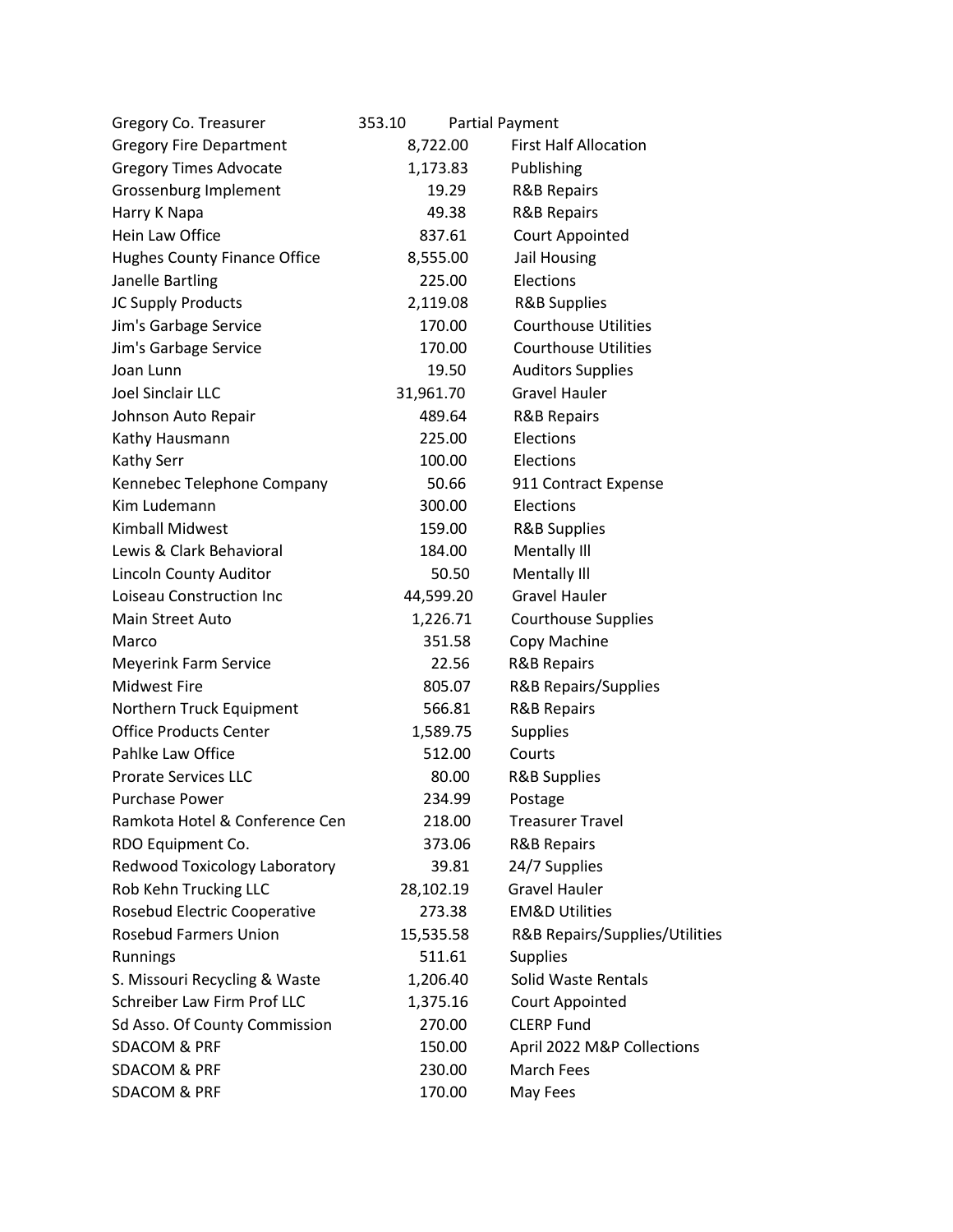| Sd Dept. Of Revenue             | 134,230.85 | <b>State Remittance</b>       |
|---------------------------------|------------|-------------------------------|
| SD Dept. Of Revenue             | 147.63     | <b>Landfill Sales Tax</b>     |
| SD Dept. Of Revenue             | 115,257.22 | April 2022 M.V. D.L. Rod Fees |
| SD Dept. Of Revenue             | 34.40      | Int Landfill Sales Tax Due    |
| SD Dept. Of Revenue             | 29.95      | Int on Hwy Dept Sales Tax     |
| SD Dept. Of Transportation      | 1,521.75   | <b>R&amp;B Supplies</b>       |
| SD Police Chiefs' Association   | 85.00      | <b>Sheriffs Travel</b>        |
| SD Public Health Lab            | 285.00     | Courts & Jail                 |
| <b>SDState Treasurer</b>        | 65.84      | April Sales Tax Remittance    |
| <b>SDVSOA</b>                   | 100.00     | <b>VA Travel</b>              |
| SeaChange Print Innovations     | 185.00     | <b>Election Supplies</b>      |
| <b>Stacey Genzlinger</b>        | 100.00     | Elections                     |
| Sandy J Steffen Law Office      | 2,234.37   | Court Appointed               |
| Susan Chytka                    | 300.00     | Elections                     |
| <b>Taylor Plumbing</b>          | 58.73      | <b>Courthouse Supplies</b>    |
| The Lodge At Deadwood           | 446.00     | <b>Sheriffs Travel</b>        |
| <b>Tom's Auto Service</b>       | 79.77      | <b>EM&amp;D Repairs</b>       |
| <b>Tri-State Turf</b>           | 136.36     | <b>Courthouse Repairs</b>     |
| <b>Tripp County Ambulance</b>   | 1,426.00   | Jail Medical                  |
| Tripp County Water User Dist.   | 30.00      | <b>R&amp;B Utilities</b>      |
| Twylah Ward                     | 225.00     | Elections                     |
| Ulteig                          | 14,496.00  | <b>R&amp;B Prof Service</b>   |
| US Bank Voyager Fleet System    | 2,313.51   | Sheriff & EM&D Supplies       |
| Verizon Wireless, Bellevue      | 412.10     | <b>Utilities</b>              |
| Mona Weiger                     | 64.60      | Courts                        |
| Well's Utilities LLC            | 775.35     | <b>Courthouse Repairs</b>     |
| Wheelco                         | 245.25     | <b>R&amp;B Repairs</b>        |
| City Of Winner                  | 8,216.41   | Jail Prisoner Housing         |
| City Of Winner                  | 17,851.52  | 911 Contract Expenses         |
| The Winner Pharmacy             | 137.40     | Jail Medical                  |
| Winner Regional Healthcare      | 20,689.52  | Jail Medical                  |
| <b>WW Tire Service</b>          | 4,804.15   | <b>R&amp;B Repairs</b>        |
| <b>Yankton County Treasurer</b> | 107.30     | Mentally III                  |

All members present voted aye. Motion carried.

**DOE & P&Z Fee Policy:** Betty Jo Hoffman, Director of Equalization, met with the Board to present the following fee policy to charge for information requested by external companies:

- **1) General Abstract Information:** Sales, Assessment Notices, & Real Property Assessment Master List- \$.25 per sheet for B&W/\$1.00 per sheet for Color, plus tax.
- **2) Advanced Abstract Information:** General Abstract Information plus District III GIS Mapping- \$3,600 plus tax.